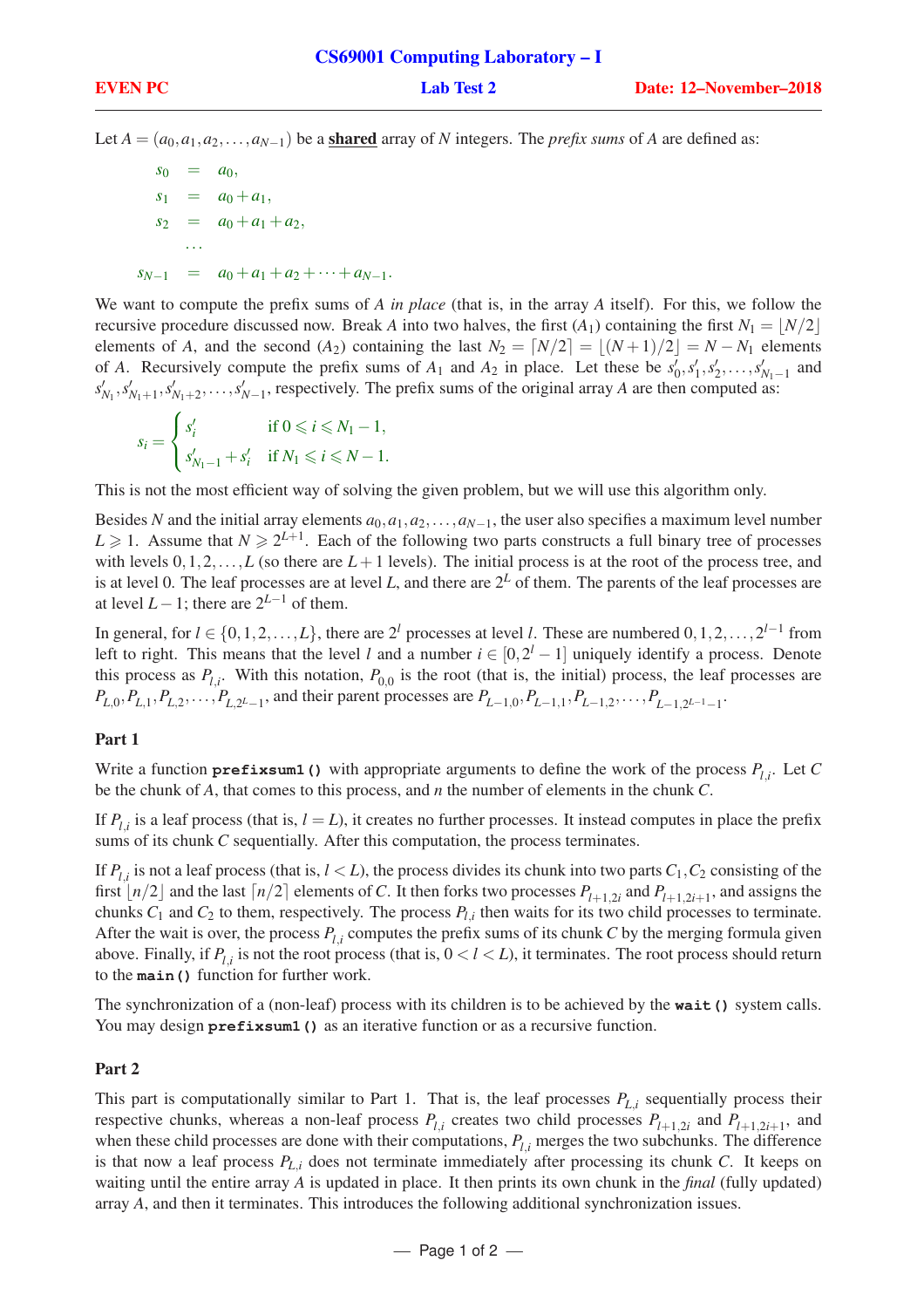First, a non-leaf process  $P_{l,i}$  can wait for the termination of its two children so long as  $0 \le l \le L-2$ . The parents of the leaf processes (these are at level  $L-1$ ) use a separate synchronization mechanism, since the leaf processes remain alive even after the entire *A* is updated. When a leaf process is done with the sequential computation on its chunk, it sends an end-of-work notification to its parent. A process at level *L*−1, after receiving the notifications from both its children, proceeds to its merging task, and then terminates.

Second, we require the chunks of the leaf processes be printed sequentially from left to right (that is, for *i* = 0, 1, 2, . . . , 2<sup>*L*</sup> − 1 in that order). The synchronization is to be achieved by interacting with the root process *P*0,<sup>0</sup> . When *P*0,<sup>0</sup> finishes merging its two subarrays into the entire array, it wakes up the leaf processes *one by one* in the sequence mentioned above. If  $P_{0,0}$  wakes up all the leaf processes at once, the scheduling of the woken up leaf processes will not be in your control. You must ensure that after  $P_{0,0}$  wakes up a leaf process, *P*<sub>0.0</sub> waits until the woken up leaf process signals the root process *after* finishing the printing of its chunk.

Implement these new synchronization requirements using sets of semaphores (not by pipes or any other IPC mechanism). Write a recursive or iterative function **prefixsum2** () for implementing Part 2.

# The main() function (for the root process only)

- Read *N*,*L*, and the array elements  $a_0, a_1, a_2, \ldots, a_{N-1}$  from the user. Recall that *A* must be stored in shared memory. Keep a copy of *A* in a local array *B*.
- Call **prefixsum1()** to update *A* in place. When this function returns, print the updated array *A*.
- Copy back the local array *B* to the shared array *A*.
- Call **prefixsum2()** to update *A* in place. This time, the chunk-wise printing is to be done by the leaf processes, whereas the root process prints nothing.
- Remove all shared-memory segments and semaphore arrays created and used by your program.

#### Sample output

```
+++ N = 50+++ L = 3
_{+++} Initial array<br>6 _{-13} -22
                6 13 -22 13 -20 7 23 21 16 -11 -10 1 7 7 -15
      19 5 -20 5 0 -17 -19 24 -11 -18 2 -8 -16 -22 4
     -16 13 -3 -14 2 1 17 5 -3 13 18 17 -11 5 -1
      -2 -1 -16 2 -21*** PART 1
+++ Root process: Final array
      6 19 -3 10 -10 -3 20 41 57 46 36 37 44 51 36
      55 60 40 45 45 28 9 33 22 4 6 -2 -18 -40 -36
     -52 -39 -42 -56 -54 -53 -36 -31 -34 -21 -3 14 3 8 7
      5 4 -12 -10 -31
*** PART 2
+++ Leaf process 0: Final array segment
     6 19 -3 10 -10 -3+++ Leaf process 1: Final array segment
    20 41 57 46 36 37
+++ Leaf process 2: Final array segment
     44 51 36 55 60 40
+++ Leaf process 3: Final array segment
     45 45 28 9 33 22 4
+++ Leaf process 4: Final array segment
     6 -2 -18 -40 -36 -52+++ Leaf process 5: Final array segment
    -39 -42 -56 -54 -53 -36+++ Leaf process 6: Final array segment<br>-31 -34 -21 -3 14 3
    -31 -34 -21 -3 14 3
+++ Leaf process 7: Final array segment
     8 7 5 4 -12 -10 -31
```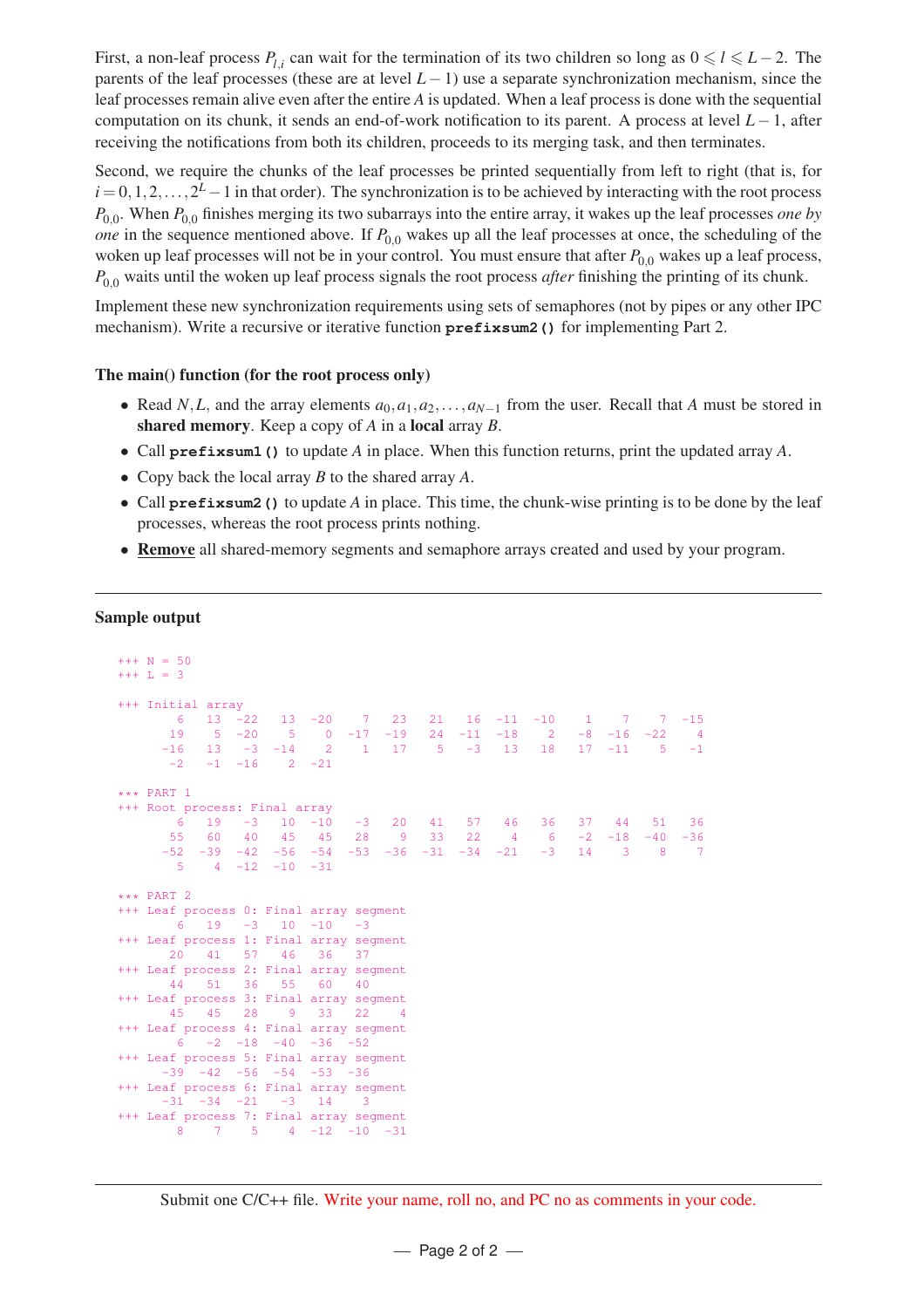Let  $A = (a_0, a_1, a_2, \ldots, a_{N-1})$  be a **shared** array of *N* integers. The *suffix minima* of *A* are defined as:

 $s_{N-1} = a_{N-1}$  $s_{N-2} = \min(a_{N-2}, a_{N-1}),$  $s_{N-3} = \min(a_{N-3}, a_{N-2}, a_{N-1}),$ ···  $s_0$  =  $\min(a_0, a_1, a_2, \ldots, a_{N-1}).$ 

We want to compute the suffix minima of *A in place* (that is, in the array *A* itself). For this, we follow the recursive procedure discussed now. Break *A* into two halves, the first  $(A_1)$  containing the first  $N_1 = |N/2|$ elements of *A*, and the second (*A*<sub>2</sub>) containing the last  $N_2 = \lfloor N/2 \rfloor = \lfloor (N+1)/2 \rfloor = N - N_1$  elements of *A*. Recursively compute the suffix minima of  $A_1$  and  $A_2$  in place. Let these be  $s'_0, s'_1, s'_2, \ldots, s'_{N_1-1}$  and  $s'_{N_1}, s'_{N_1+1}, s'_{N_1+2}, \ldots, s'_{N-1}$ , respectively. The suffix minima of the original array *A* are then computed as:

$$
s_i = \begin{cases} s'_i & \text{if } N_1 \leq i \leq N - 1, \\ \min(s'_i, s'_{N_1}) & \text{if } 0 \leq i \leq N_1 - 1. \end{cases}
$$

This is not the most efficient way of solving the given problem, but we will use this algorithm only.

Besides *N* and the initial array elements  $a_0, a_1, a_2, \ldots, a_{N-1}$ , the user also specifies a maximum level number  $L \geq 1$ . Assume that  $N \geq 2^{L+1}$ . Each of the following two parts constructs a full binary tree of processes with levels  $0,1,2,\ldots,L$  (so there are  $L+1$  levels). The initial process is at the root of the process tree, and is at level 0. The leaf processes are at level L, and there are  $2^L$  of them. The parents of the leaf processes are at level  $L-1$ ; there are  $2^{L-1}$  of them.

In general, for  $l \in \{0, 1, 2, ..., L\}$ , there are  $2^l$  processes at level *l*. These are numbered  $0, 1, 2, ..., 2^{l-1}$  from left to right. This means that the level *l* and a number  $i \in [0, 2^l - 1]$  uniquely identify a process. Denote this process as  $P_{l,i}$ . With this notation,  $P_{0,0}$  is the root (that is, the initial) process, the leaf processes are  $P_{L,0}, P_{L,1}, P_{L,2}, \ldots, P_{L,2^{L}-1}$ , and their parent processes are  $P_{L-1,0}, P_{L-1,1}, P_{L-1,2}, \ldots, P_{L-1,2^{L-1}-1}$ .

# Part 1

Write a function **suffixmin1()** with appropriate arguments to define the work of the process *Pl*,*<sup>i</sup>* . Let *C* be the chunk of *A*, that comes to this process, and *n* the number of elements in the chunk *C*.

If  $P_{l,i}$  is a leaf process (that is,  $l = L$ ), it creates no further processes. It instead computes in place the suffix minima of its chunk *C* sequentially. After this computation, the process terminates.

If  $P_{l,i}$  is not a leaf process (that is,  $l < L$ ), the process divides its chunk into two parts  $C_1, C_2$  consisting of the first  $\lfloor n/2 \rfloor$  and the last  $\lceil n/2 \rceil$  elements of *C*. It then forks two processes  $P_{l+1,2i}$  and  $P_{l+1,2i+1}$ , and assigns the chunks  $C_1$  and  $C_2$  to them, respectively. The process  $P_{l,i}$  then waits for its two child processes to terminate. After the wait is over, the process  $P_{l,i}$  computes the suffix minima of its chunk  $C$  by the merging formula given above. Finally, if  $P_{l,i}$  is not the root process (that is,  $0 < l < L$ ), it terminates. The root process should return to the **main()** function for further work.

The synchronization of a (non-leaf) process with its children is to be achieved by the **wait()** system calls. You may design **suffixmin1()** as an iterative function or as a recursive function.

# Part 2

This part is computationally similar to Part 1. That is, the leaf processes  $P_{L,i}$  sequentially process their respective chunks, whereas a non-leaf process  $P_{l,i}$  creates two child processes  $P_{l+1,2i}$  and  $P_{l+1,2i+1}$ , and when these child processes are done with their computations,  $P_{l,i}$  merges the two subchunks. The difference is that now a leaf process *PL*,*<sup>i</sup>* does not terminate immediately after processing its chunk *C*. It keeps on waiting until the entire array *A* is updated in place. It then prints its own chunk in the *final* (fully updated) array *A*, and then it terminates. This introduces the following additional synchronization issues.